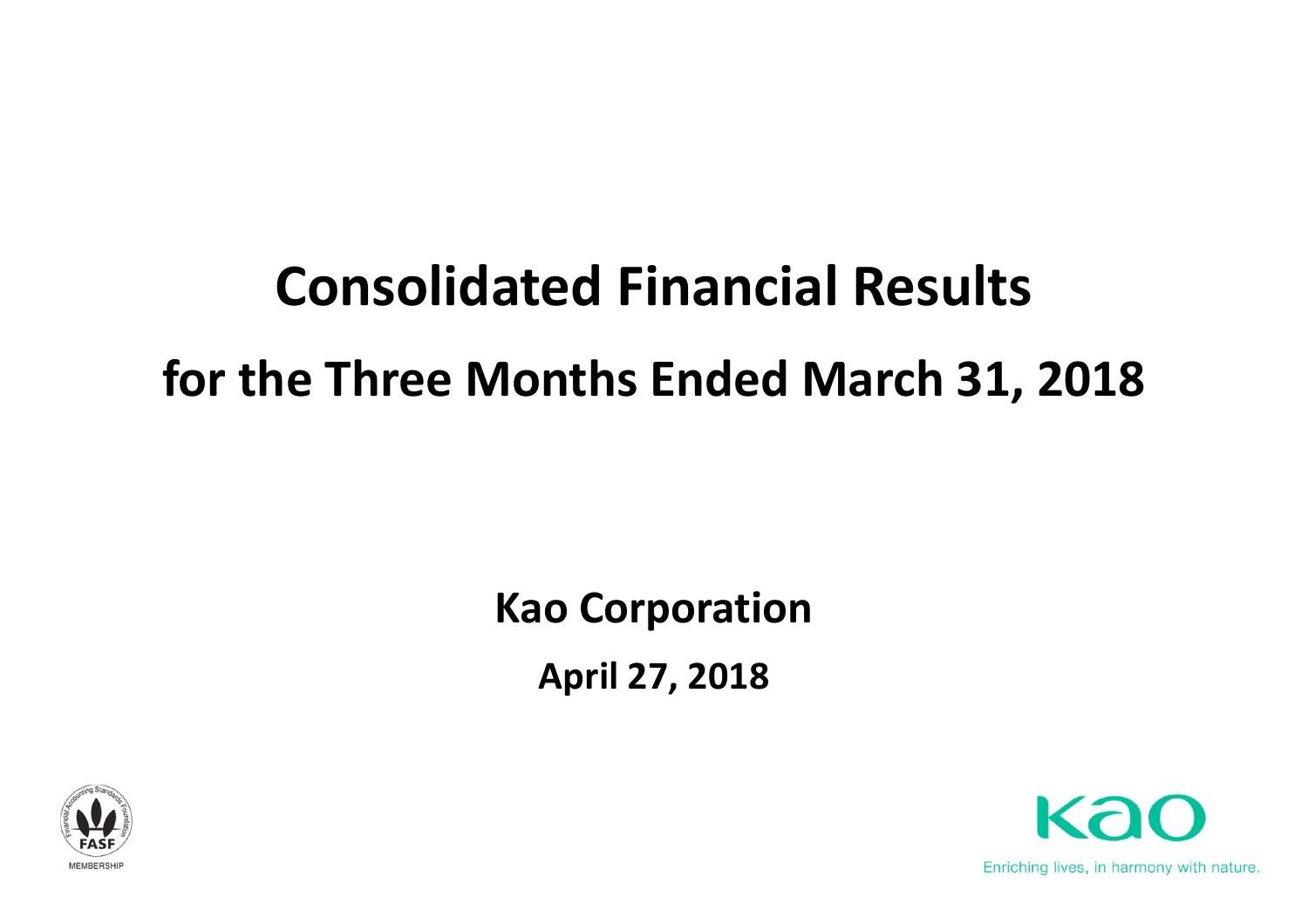These presentation materials are available on our website in PDF format:

http://www.kao.com/global/en/investor‐relations/library/presentations/

Forward-looking statements such as earnings forecasts and other projections contained in this release are based on information available at this time and assumptions that management believes to be reasonable, and do not constitute guarantees of future performance. Actual results may differ materially from those expectations due to various factors.

- As of the three months ended March 31, 2018, the following changes have been made.
	- 1. The Beauty Care Business has been divided into the Cosmetics Business and the Skin Care and Hair Care Business, changing the four former reportable segments into five.
	- 2. The *Curél* derma care brand, which formerly had been classified as skin care and hair care products, has been included in the Cosmetics Business, and the *Success* men's products brand, which formerly had been classified in the Human Health Care Business, has been included in the Skin Care and Hair Care Business. Net sales and operating income for the same period a year earlier have been restated accordingly.
	- 3. Due to the reorganization of the sales organization of the Consumer Products Business in Japan, operating income for the same period a year earlier has been restated.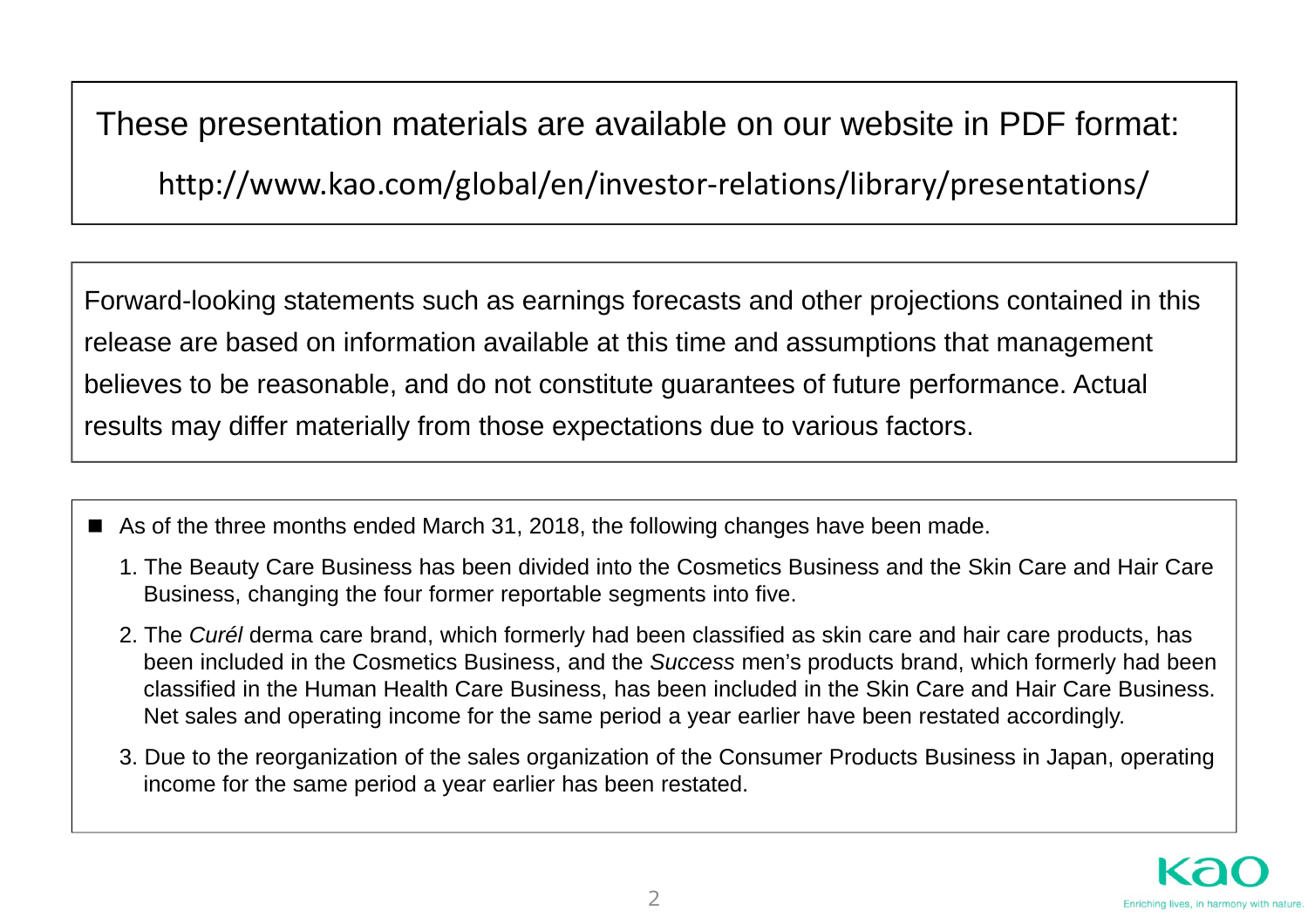### Overview of January‐March 2018

Started the year as expected in a persistently severe competitive market environment. The Kao Group aims to achieve its full-year targets by launching more new and improved products from April onward.

#### **▶ Cosmetics Business**

Under new management, sales in Asia and sales of the *Curél* and *SUQQU* brands remained strong. More efficient use of expenses in the mid-price segment improved profitability substantially. The Kao Group will conduct full-scale structural reform of business in the mid-price and high-price segments in Japan toward achievement of K20.

#### $\triangleright$  Skin Care and Hair Care Business

In skin care products, *Bioré* grew steadily in Japan and Asia but struggled in the U.S. due to intensifying competition. Sales of *Jergens* grew in the U.S. Meanwhile, in hair care products, *John Frieda* continued to struggle amid intense competition in Europe.

#### **▶ Human Health Care Business**

Sales of *Merries* baby diapers decreased in China due to the effect of the initial shipments associated with reforms of the sales structure there in the same period a year earlier, among other factors. Operating income increased due to the growth in sales of *Laurier* sanitary napkins and *MegRhythm* steam thermo sheets.

#### Fabric and Home Care Business

Sales of fabric care products were unchanged from the same period a year earlier in an intensely competitive environment. Sales of home care products grew steadily. Operating income decreased due to factors including intensifying competition, an increase in raw material costs and a loss on disposal of property, plant and equipment.

#### Chemical Business

Sales of oleo chemicals and performance chemicals grew due to firm demand. Sales of specialty chemicals increased due to the contribution of an inkjet ink operating company in Europe that became a consolidated subsidiary in April 2017. Operating income decreased due to the impact of selling price adjustments associated with fluctuations in raw material prices.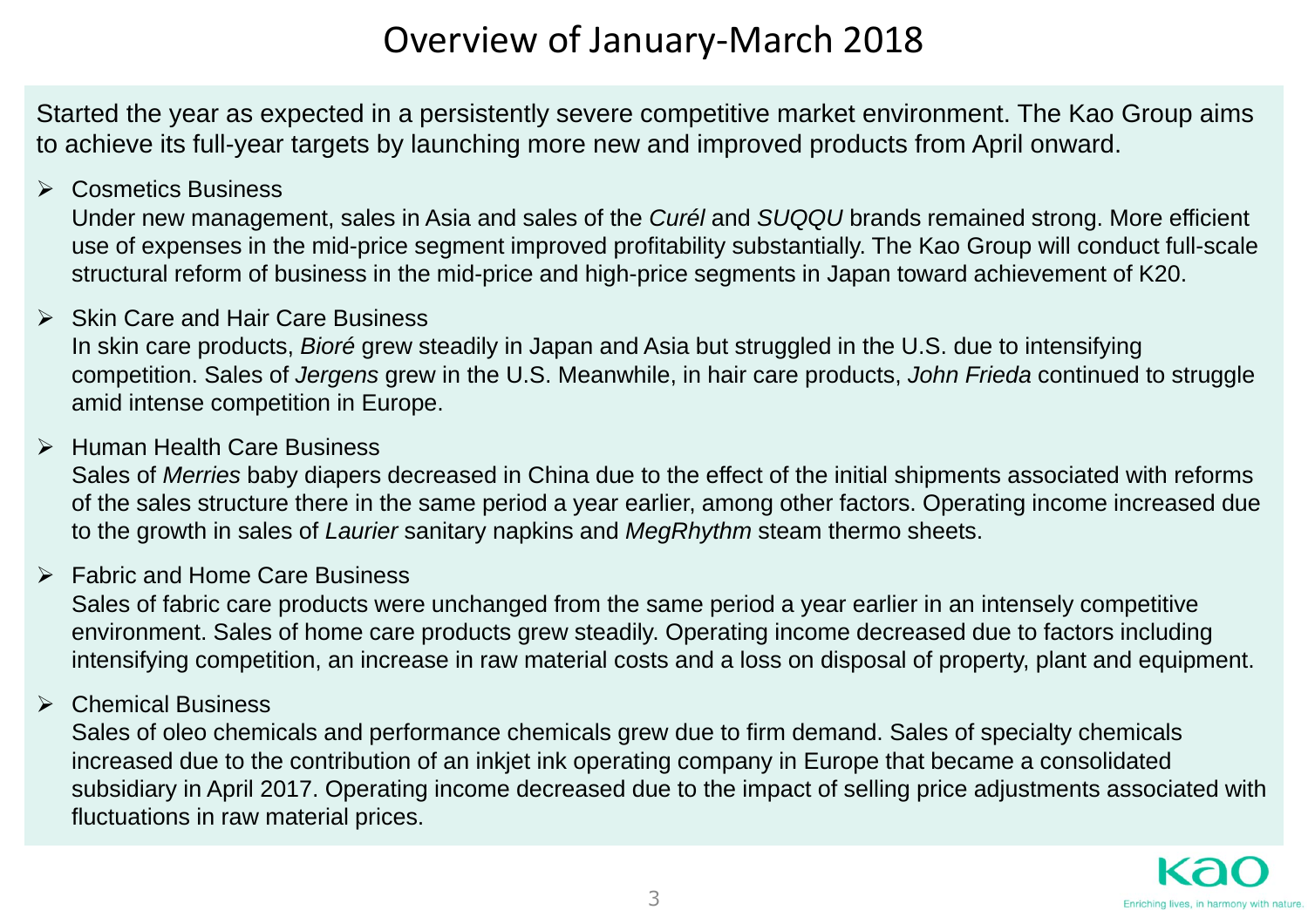### Highlights of Consolidated Financial Results

| Consumer Products Market<br>(January - March 2018)                                                               |                                                         |                                             |                                             |         |  |
|------------------------------------------------------------------------------------------------------------------|---------------------------------------------------------|---------------------------------------------|---------------------------------------------|---------|--|
| Growth of household and personal care market in Japan: <sup>2</sup>                                              |                                                         |                                             | SRI: Flat / SCI: Flat                       |         |  |
| Growth of cosmetics market in Japan: <sup>3</sup>                                                                |                                                         |                                             | Flat (Substantial growth in inbound market) |         |  |
| Consumer purchase price for 15 major household and personal care categories in Japan: <sup>4</sup><br>$+1$ point |                                                         |                                             |                                             |         |  |
| Consolidated Operating Results (Three months ended March 31)                                                     |                                                         |                                             |                                             |         |  |
| (Billion yen)                                                                                                    | FY2017                                                  | FY2018                                      | Growth %                                    | Change  |  |
| Net sales                                                                                                        | 345.2                                                   | 350.6                                       | $+1.6$                                      | $+5.5$  |  |
|                                                                                                                  |                                                         | Effect of currency translation <sup>5</sup> | $+0.6$                                      | $+2.2$  |  |
|                                                                                                                  | Like-for-like, excluding effect of currency translation |                                             | $+0.9$                                      | $+3.2$  |  |
| Operating income                                                                                                 | 38.6                                                    | 39.4                                        | $+2.2$                                      | $+0.8$  |  |
| Operating margin                                                                                                 | 11.2%                                                   | 11.2%                                       |                                             |         |  |
| Income before income taxes                                                                                       | 38.0                                                    | 38.7                                        | $+1.7$                                      | $+0.6$  |  |
| Net income                                                                                                       | 24.6                                                    | 28.2                                        | $+14.3$                                     | $+3.5$  |  |
| Net income attributable to owners of the parent                                                                  | 24.2                                                    | 27.8                                        | $+14.9$                                     | $+3.6$  |  |
| EBITDA (Operating income + Depr. & amort.)                                                                       | 51.7                                                    | 54.0                                        | $+4.4$                                      | $+2.3$  |  |
| Basic earnings per share (yen)                                                                                   | 49.03                                                   | 56.36                                       | $+15.0$                                     | $+7.33$ |  |

1. SRI: Estimates based on POS data from approx. 4,000 retail outlets nationwide / SCI: Purchasing data from approx. 50,000 consumer monitors nationwide / SLI: Purchasing data for cosmetics, skin care and hair care products from approx. 40,000 female monitors nationwide. [Surveys by INTAGE Inc.]

2. Year-on-year growth rate of market size on a value basis (yen). (Source: SRI POS data, SCI data.)

3. Year-on-year growth rate of market size on a value basis (yen). (Source: SLI data based on Kao's definition. Survey excludes inbound demand.)

4.Comparison with the same period of the previous fiscal year using an index with January to December 2008 as 100. (Source: SRI POS data)

5. Exchange rates: 108.44 yen/USD, 133.23 yen/Euro, 17.04 yen/Yuan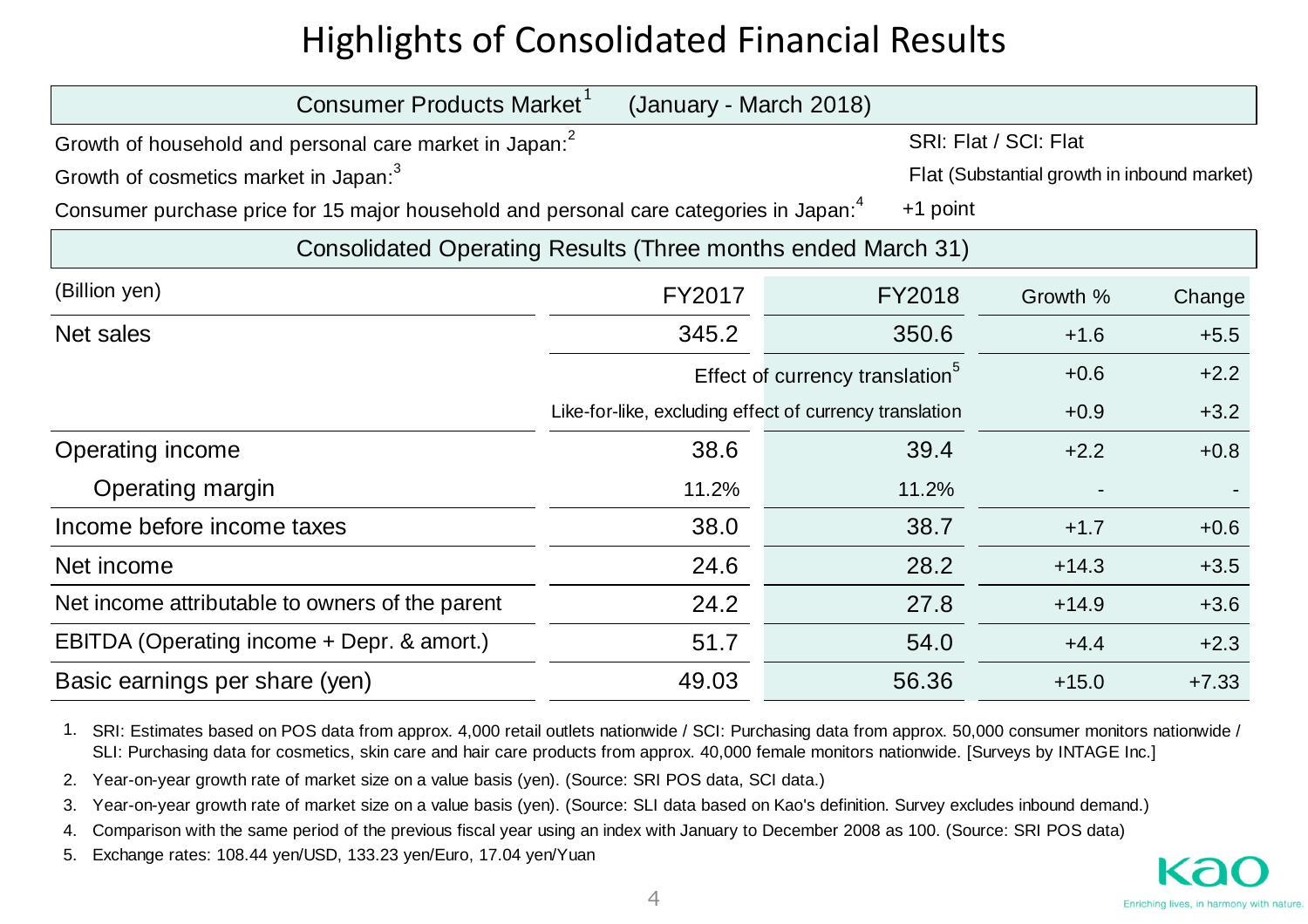### Consolidated Net Sales by Segment/Geographic Area



1. Net sales of the Chemical Business include intersegment transactions.

2. Excluding the effect of currency translation.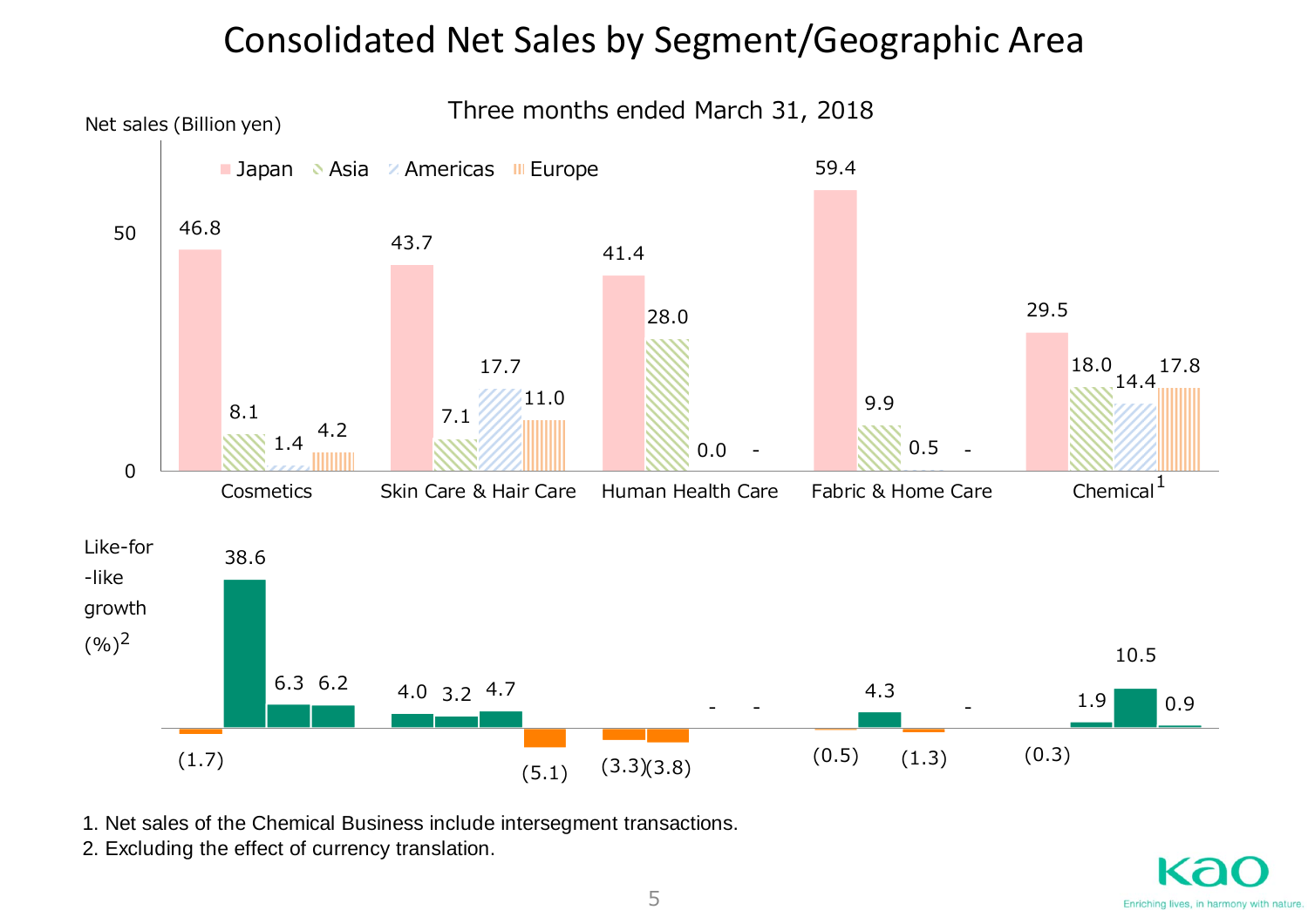### Consolidated Results by Segment

Three months ended March 31, 2018



1. Net sales and operating income of the Chemical Business include intersegment transactions.

2. Excluding the effect of currency translation.